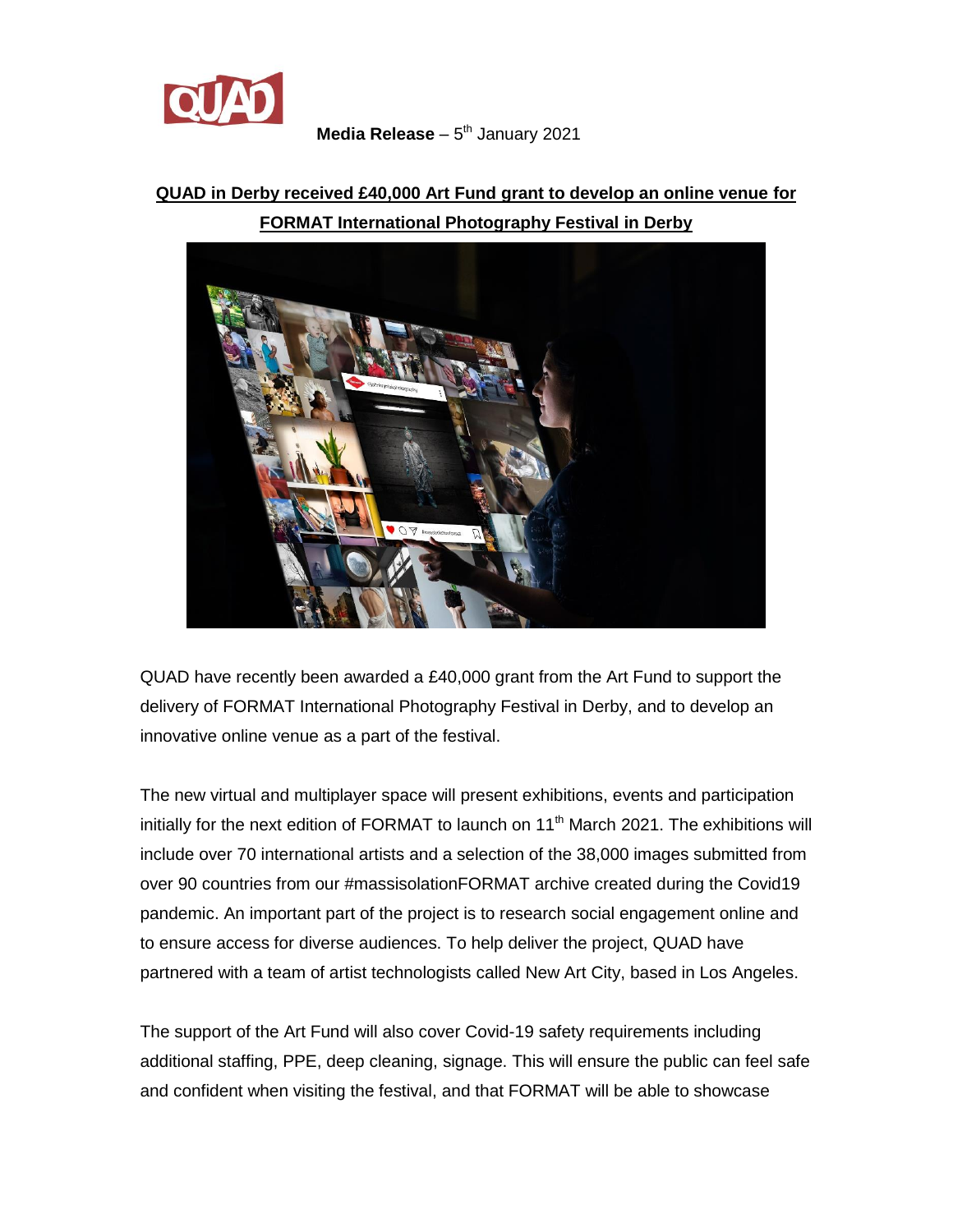

important national and international projects such including Focus on Africa; partnership with African Artists Foundation at QUAD, #massisolationFORMAT at Derby Museums and Art Gallery as well as exhibiting in many unusual exhibition spaces such as Derby Market Hall, carparks and empty shops.

Louise Fedotov-Clements, Artistic Director, QUAD/Director FORMAT said *"We are immensely proud to receive support from the Art Fund which will enable us to push the boundaries of our work, to develop our new programmes online, in such an innovative way in collaboration with an inspiring team of technologists together with my programme team at QUAD/FORMAT we will be building an arts space of the future for audiences to explore today."* 

Debbie Cooper, Producer FORMAT said *"This support from the Art Fund enables us to deliver the highest quality festival experience at time when we all need art in our lives. And knowing that we can deliver in Derby and online is incredibly exciting, enabling us to connect to our local, national and international audiences. We want everyone to be part of FORMAT21 in Derby and online"*

Art Fund's Respond and Reimagine grants offer flexible and responsive funding to help museums adapt to the challenges of the Covid-19 crisis and reimagine future ways of working. The UK's museums provide inspiration, joy and education, enriching lives and bringing communities closer together, but the impact of Covid-19 has been catastrophic for many. In the last six months, Art Fund received applications totalling over 16.9m from 451 organisations for its £2.25m Respond and Reimagine funding, which is now exhausted. But with six in ten (60%) museums Art Fund recently surveyed worried about their survival, and 92% of museums saying they need to 'adapt and innovate', the charity has launched an urgent new public fundraising appeal: Together for Museums. It aims to raise £1 million to help more museums adapt to today's challenges and evolve. Art Fund is appealing to the public to make donations of any size. From just £25, unique objects and artworks are available as rewards, donated by leading artists including Lubaina Himid, Anish Kapoor, Michael Landy, Melanie Manchot and David Shrigley. [www.artfund.org/together](http://www.artfund.org/together)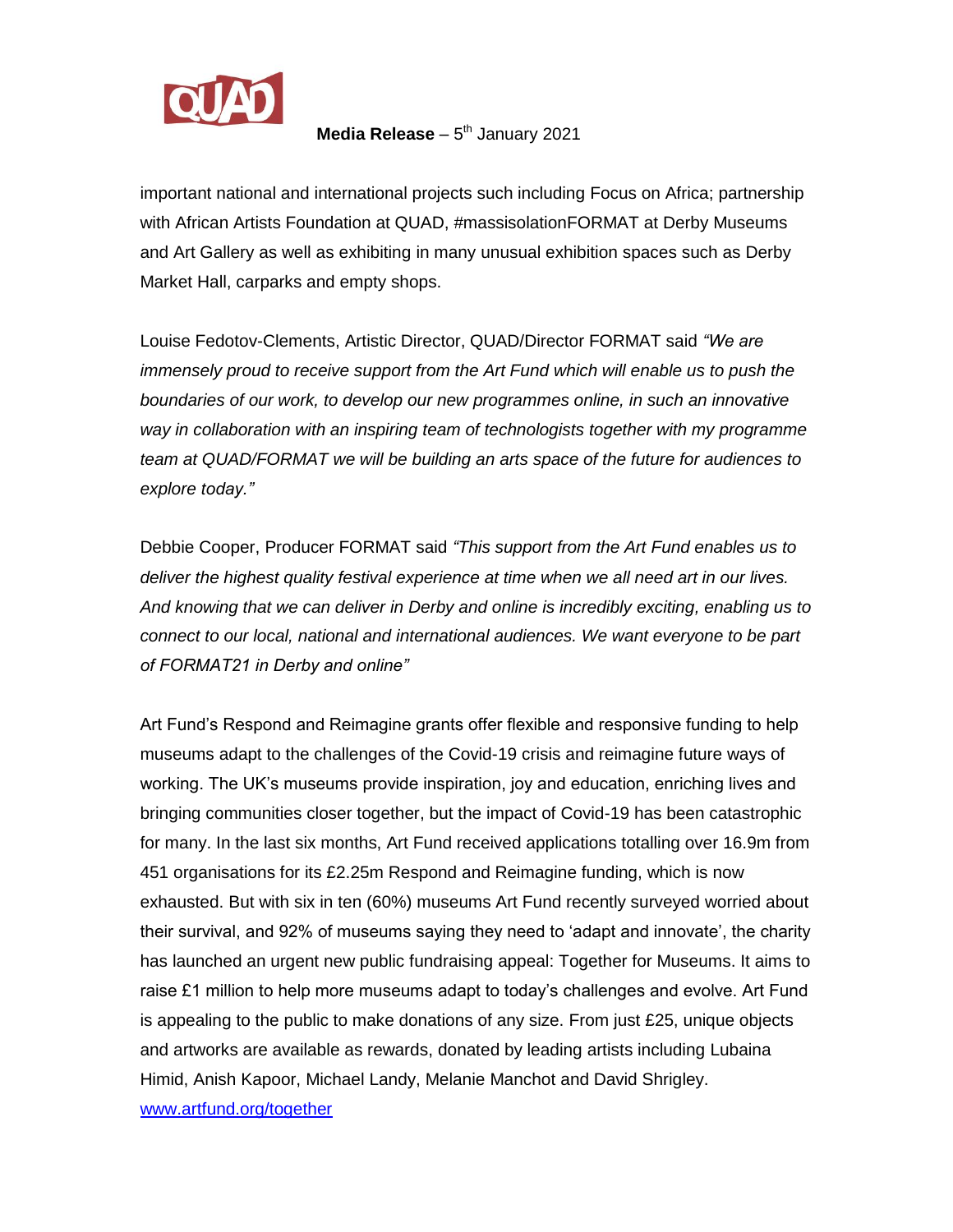

**ENDS**

**Media enquiries & Notes to Editors**

**QUAD is currently closed to the public following government guidance. For the latest news on re-opening please see: <https://www.derbyquad.co.uk/about/news>**

**QUAD** is Derby's centre for art and film, a mixed arts venue based on the Market Place. QUAD is the city's cultural hub with a three-screen cinema, an art gallery showing the best in contemporary visual arts, digital workshop spaces plus an award-winning Café bar. QUAD Opened to the public on 26<sup>th</sup> September 2008. QUAD has been at the heart of Derby's cultural scene since it opened and is now internationally recognised for providing quality and excellence in the Arts.

**QUAD** delivers an exciting, innovative and diverse programme which is popular with visitors of all ages, with a reputation in Photography, digital innovation & family friendly events. The venue organises Derby Film Festival, FORMAT International Photography Festival and Summer Nights Outdoor Film Festival. QUAD is a partnership between Derby City Council and Arts Council England. QUAD is open daily from 10am for more information visit: [www.derbyquad.co.uk](http://www.derbyquad.co.uk/) **For further information on this event contact QUAD's Marketing and Audience Development Manager Kathy Wilson on 01332 285422 / 07791441941** [kathyW@derbyquad.co.uk](mailto:kathyW@derbyquad.co.uk)

Art Fund is the national fundraising charity for art. It provides millions of pounds every year to help museums to acquire and share works of art across the UK, further the professional development of their curators, and inspire more people to visit and enjoy their public programmes. In response to Covid-19 Art Fund has made £2 million in adapted funding available to support museums through reopening and beyond, including Respond and Reimagine grants to help meet immediate need and reimagine future ways of working. Art Fund is independently funded, supported by the 159,000 members who buy the National Art Pass, who enjoy free entry to over 240 museums, galleries and historic places, 50% off major exhibitions, and receive Art Quarterly magazine. Art Fund also